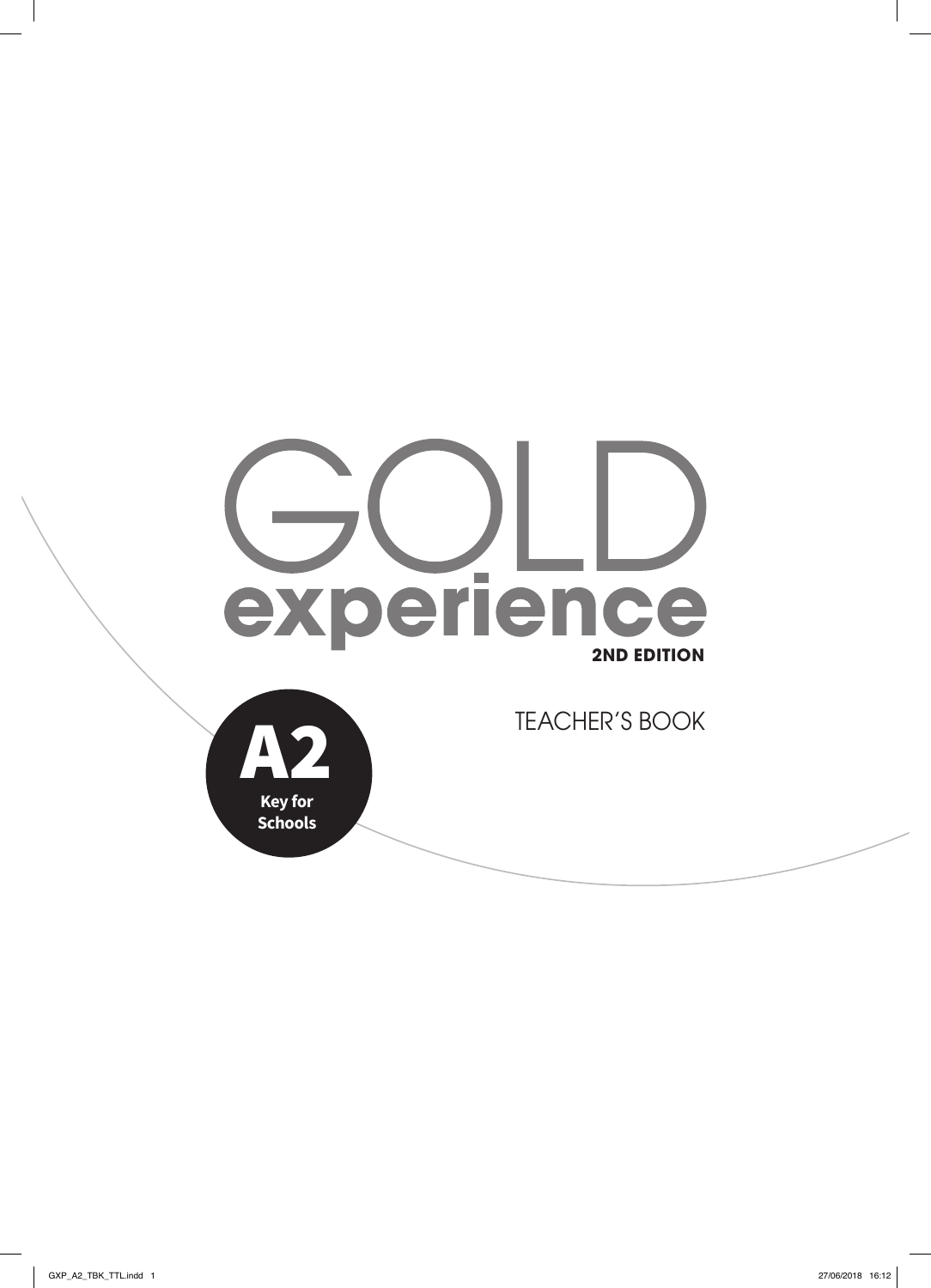

#### **READING**

topic: teens with interesting hobbies skill: reading a simple text and extracting factual detail task: matching

#### **GRAMMAR**

present simple adverbs of frequency *much*/*many*

#### **VOCABULARY**

free time verbs to nouns free time collocations

#### **LISTENING**

topic: cooking day at a local café skill: listening for specific information task: gap-fill

#### **SPEAKING**

topic: free time skill: talking about likes/dislikes and what you're good at task: ask and answer questions about free time

### **WRITING**

topic: clubs skill: writing invitations task: an email (invitation)

#### **SWITCH ON**

video: magic camp project: tricks research

### Lead-in SB p11

Ask students to look at the photo and elicit what they can see. Pointing to the people in the photos, ask: *What are they doing?* Elicit *having fun*, *hanging out*, *talking*. Write these words on the board.

Ask a student to read the unit title *My time.* Ask the students: *What does this mean?* Elicit a few answers, e.g*. It's time for myself*, *It's my free time*. Ask another student to read the quotation: *I love to hang out with my friends.* Tell students what you do in your free time, e.g. *In my free time I like sitting on the sofa with my dog. Sometimes I like to read a book or watch TV*. Ask a strong student: *What do you do in your free time?* (e.g. *I like going to the cinema with my best friend. I like hanging out at the park with my friends*. Write any new and interesting vocabulary on the board.

Read the first question with the class. If you think it will help, elicit things you can do *inside* and *outside* and check students' understanding of *alone* by asking: *If you are alone, are you doing something with your friends?* (No.) Put students into pairs or groups of three to discuss the questions. Go around the class, listening to students and noting down any difficulties they have. Do not interrupt students during the activity but provide help if necessary. Elicit answers from different pairs and write any interesting vocabulary on the board for students to note down.

#### **Possible answers**

- **1** I like spending my free time outside if the weather is nice because we spend a lot of time inside at school and at home.
- **2** I like spending my free time with my friends because you can do more with a friend. You can go to the cinema or to a café. You can't do these things on your own.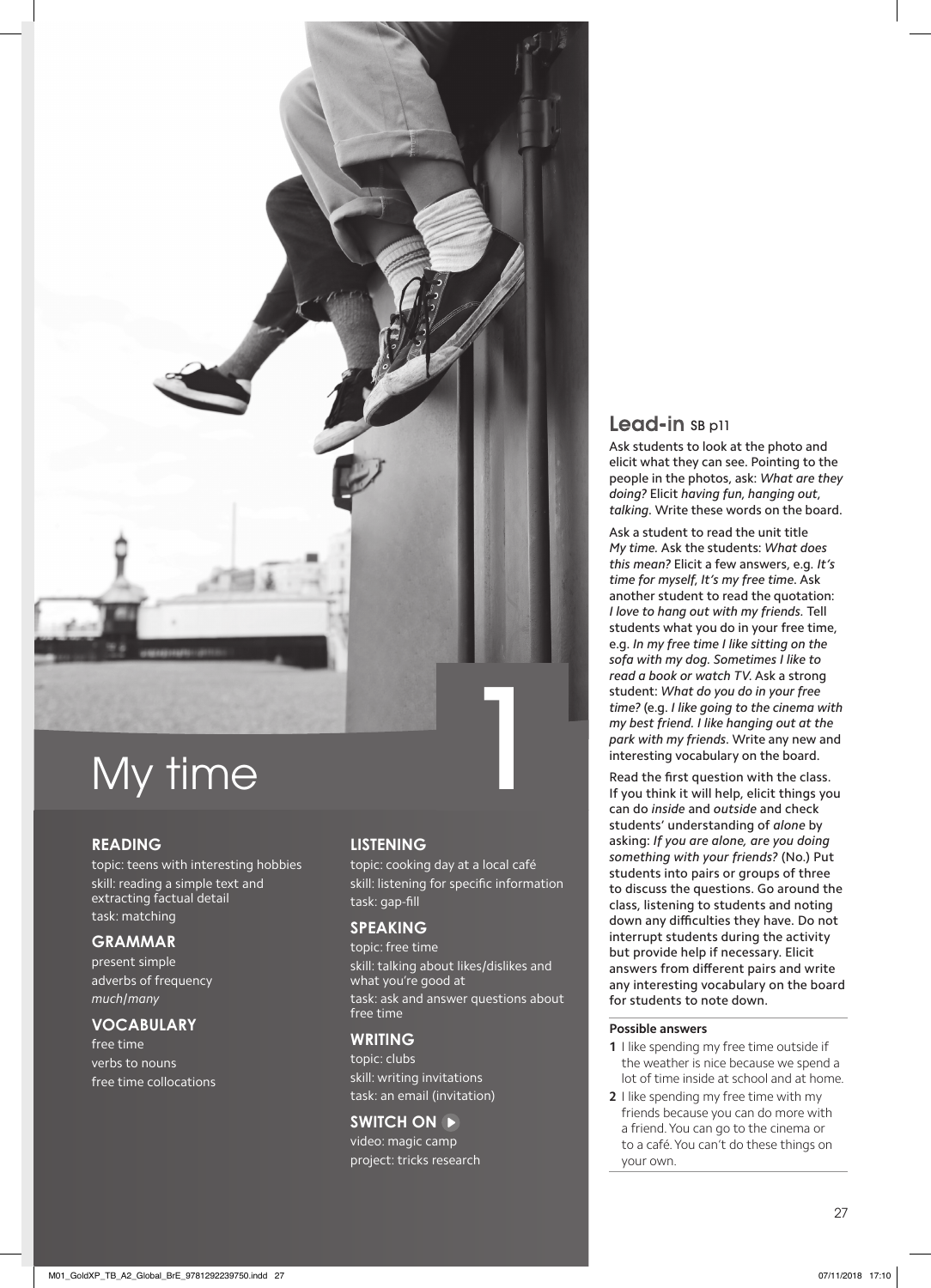# READING SB pp12-13

## To start

Mime an activity for the class and ask: *What am I doing?* e.g. throw a tennis ball up in the air and serve. Elicit: *You're playing tennis.* Put students into groups of three or four. Students take it in turns to mime an activity for the other students to guess. Students get one point for each activity they correctly guess in English. Now say: *Your turn.* Allow 2–3 minutes for this activity. At the end of the activity, elicit which student had the most points in each group. (Note, if this is a new class, this will be a simple way to determine the stronger students in the class, who may help in eliciting target language.)

# Power up

**1** Tell students that the topic of this lesson is interesting hobbies. Ask students to keep their books shut so they are not distracted by the photos. Students can stay in the same groups as the *To start* activity. Nominate one student in each group to write. Tell students they have one minute to think of and write down as many free time activities as possible. At the end of the minute, elicit activities and write any new words on the board for students to record.

#### **Possible answers**

gaming, eating out, swimming, cycling, skateboarding, hanging out, surfing, rollerblading, ice skating, playing football, playing basketball, doing karate, etc.

2 Ask students to open their books. Draw students' attention to the photo at the bottom of the page and elicit the activities it shows (basketball, judo/karate, handball/netball/volleyball, tennis, cycling, swimming, baseball, football). Record any new words on the board. Then put students into pairs for the activity. Elicit any language students might need for agreeing and disagreeing, e.g. ask a student: *Do you like … ?* Elicit a reply, then say: *I like … too.*/*I don't like it either.*/*Me neither.* Write these on the board if you think it will help students during their activity. After the activity, elicit some answers from different pairs.

#### **Possible answers**

- **A:** I don't like swimming. I'm not very good at it. How about you?
- **B:** Me neither! I really don't like being cold and wet.

## **extra**

Using the list of activity words on the board from Ex 1, add more words if necessary to make at least ten activities. In their groups from Ex 1, ask students to put the words in order from their favourite activity (1) to the one they like the least (10). Tell students that the list should reflect the group as a whole. At the end of the activity, elicit the groups' lists and come up with one single list for the class.

# Read on

3 For lower level students, you could elicit the names for the things in the photos before students start the activity (1 bats, 2 art, 3 video games/gaming). Read the title of the magazine with the students and ask what they think the text is about (three teenagers' free-time activities). Check students' understanding of *be into* (to like something). Give students one minute to quickly read the texts and match them to the photos.

**1** B Madison **2** C Lucy **3** A Alessandro

Read the headings in the table with the class. To check understanding ask: *What's my family name?* Also draw students' attention to *main hobby*. Say*: My main hobby is swimming. Do I have one hobby?* (No.) Students can do this activity in pairs. After the activity, go through the answers with the class and ask students to read out the part of the text where they found the answer.

| first name | family name | country    | main hobby                            |
|------------|-------------|------------|---------------------------------------|
| Madison    | Mies        | US/America | watching and<br>talking about<br>bats |
| Alessandro | Palmarini   | Scotland   | gaming/playing<br>video games         |
| Lucy       | Deegan      | Ireland    | painting and<br>drawing/art           |

## **exam** tip

**ext** 

Go through the exam tip with the class. Ask students why we underline the important words (this helps us find them quickly in the text). Look at question 1 in Ex 5. Elicit the important words in the question (*hobby*, *other countries*, *sometimes*). Tell students that sometimes they will be able to find the same words in the text, but sometimes they will be different. Ask students for another way to say 'other countries' (different countries). Do the same with question 2 (wins cash, competitions). Ask students for another word for cash (money). Ask students to underline the important words in the remaining questions in pairs, then check as a class.

### **exam** task: **matching**

In the Cambridge A2 Key for Schools exam the reading task does not have a detailed lead-in. Here there is a leadin to interest and engage the students.

 $\boxed{5}$   $\boxed{\text{e}}$  Explain to students that this is an A2 Key for Schools exam-style task so they need to do the task on their own. In the exam, students have eight and a half minutes in which to underline the important words, do the task and check their answers so don't give them any longer than seven minutes for the matching here. Fast finishers can underline the parts of the text where they found the answers. Go through the answers with the class and ask the fast finishers to read out the section that contains the answer.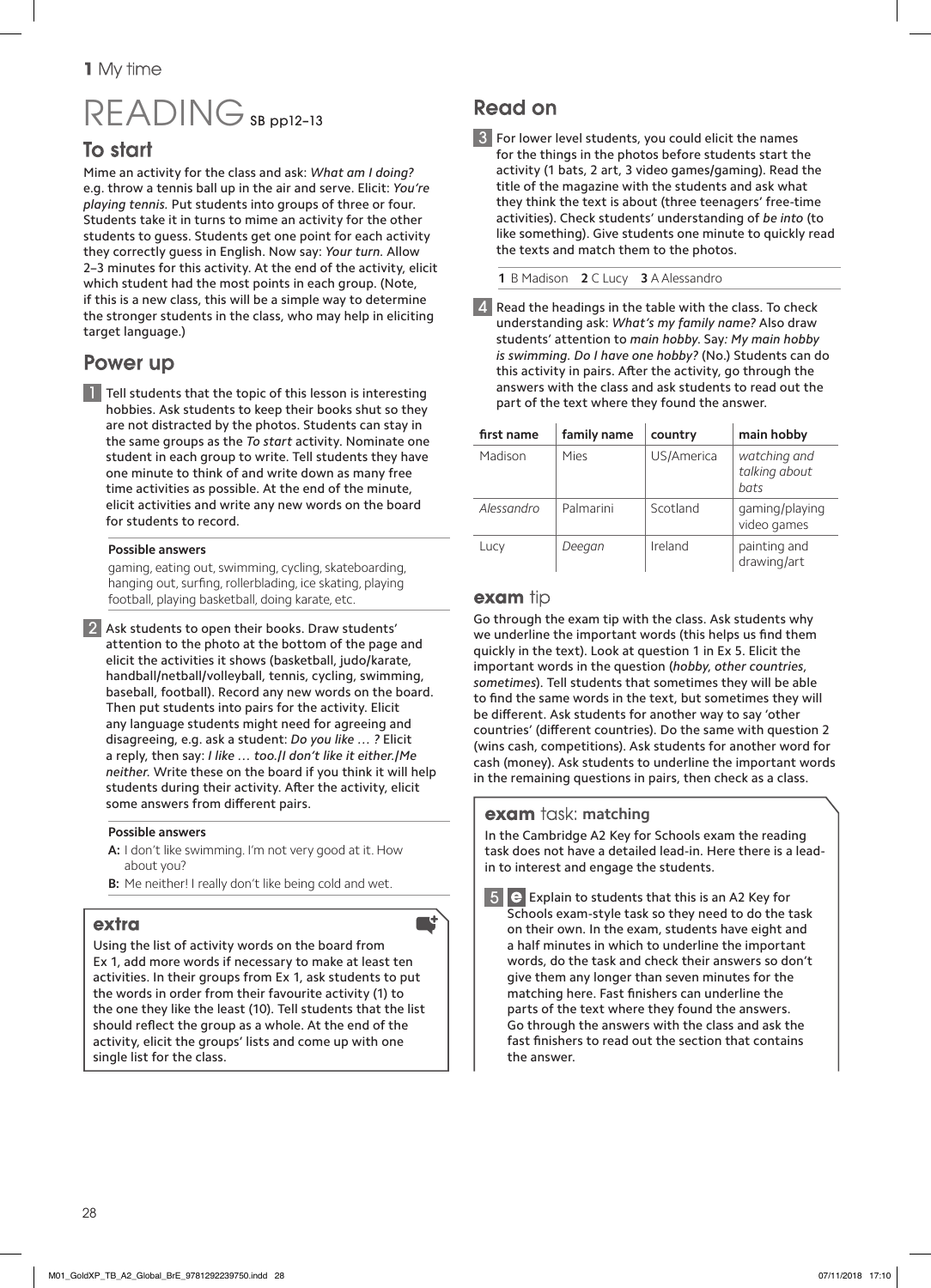- **1** B Alessandro (Sometimes he plays video games in different countries, like Germany and the USA; Lucy shows her paintings in other countries, but she doesn't paint there.)
- **2** C Lucy (she wins prizes for her art and sometimes the prize is money.)
- **3** A Madison (She travels with her dad giving talks about bats.)
- **4** A Madison (She writes a weekly blog about bats and wants other people to be interested in bats.)
- **5** B Alessandro (He plans to make a career of gaming.)
- **6** C Lucy (Her mum works as an artist.)
- **7** B Alessandro (his basketball team)

## Sum up

6 Put students into groups of three and ask them to each choose one person from the text to write about. Point to a strong student in the class and ask them where he/she is from, e.g. *I'm from Barcelona.* Then ask the class: *Where is Marcel from?* = *He's from Barcelona.* Do the same with hobbies, then ask groups to continue in the same way with the people from the text.

Madison is from America/the USA. She likes bats/watching bats/talking about bats.

Alessandro is from Scotland. He likes gaming/playing video games.

Lucy is from Ireland. She likes painting and drawing/art.

**alternative:** mixed ability

For classes with different abilities, arrange students into groups of a similar level: lower level students can use the text to help them, otherwise ask students to cover the text and try to remember the information. Higher level students can incorporate questions to ask and answer, e.g. *Where is Madison from? She's from America/the USA*.

# Speak up

7 If you still have some hobbies written on the board from Ex 1, elicit some positive opinion adjectives to describe each one (e.g. *amazing*, *better*, *brilliant*, *cool*, *different*, *great*). Then find some activities that students don't like and do the same for some negative adjectives (e.g. *boring*, *difficult*, *hard*, *terrible*). Write the adjectives on the board for students to use in their speaking.

Ask for a show of hands for who doesn't think Madison's hobby is interesting. Ask one or two students: *Why not?* and elicit ideas. Ask students to continue in pairs for a few minutes while you go around the class and note any good use of language to elicit during class feedback.

#### **Model answer**

I think Madison's hobby is interesting because bats are interesting animals.

## Fun footer

Read the footer with the class and ask students: *Is this true?* Give an example for when time flies for you, e.g. visiting family in your country. Then ask students to give examples of when time flies for them (e.g. playing in a football match, at a party).

## To finish

This activity can be done sat down in groups or as a circulation activity around the class.

Put students into groups of four and give each group a piece of A4 paper to fold and tear until they have eight pieces of paper – demonstrate with your own piece of paper.

Ask the groups to write a hobby or activity on four of the pieces of paper and (pointing to the adjectives on the board) four adjectives on the other four pieces. For more advanced classes, the groups can then swap bits of paper with another group.

Students can stay in their groups and place their two word sets face down on the table. They then take it in turns to pick up a card from each pile and make a sentence with the activity and the adjective. When students have all had a turn, the game could be continued by shuffling the cards to create different combinations.

For more advanced classes, students can take an activity card and an adjective card each and go around the classroom. When they meet someone they should try to make different combinations of the sentences using the words on their cards. When they have finished, they can move onto the next student. Continue the activity for as long as time permits.

To prepare for the Grammar lesson, ask students to complete Ex 1 on page 14 of the Student's Book for homework, and to read the Grammar reference on the present simple and adverbs of frequency on page 128. Also share with them a link to the PowerPoint Grammar Presentation on the present simple and adverbs of frequency. Tell them to write down any questions they have, and say that you will go over these in the next lesson.

Presentation tool: Unit 1, Reading Workbook / Online Practice: WB p8 Extra Practice App

 $\mathcal{L}$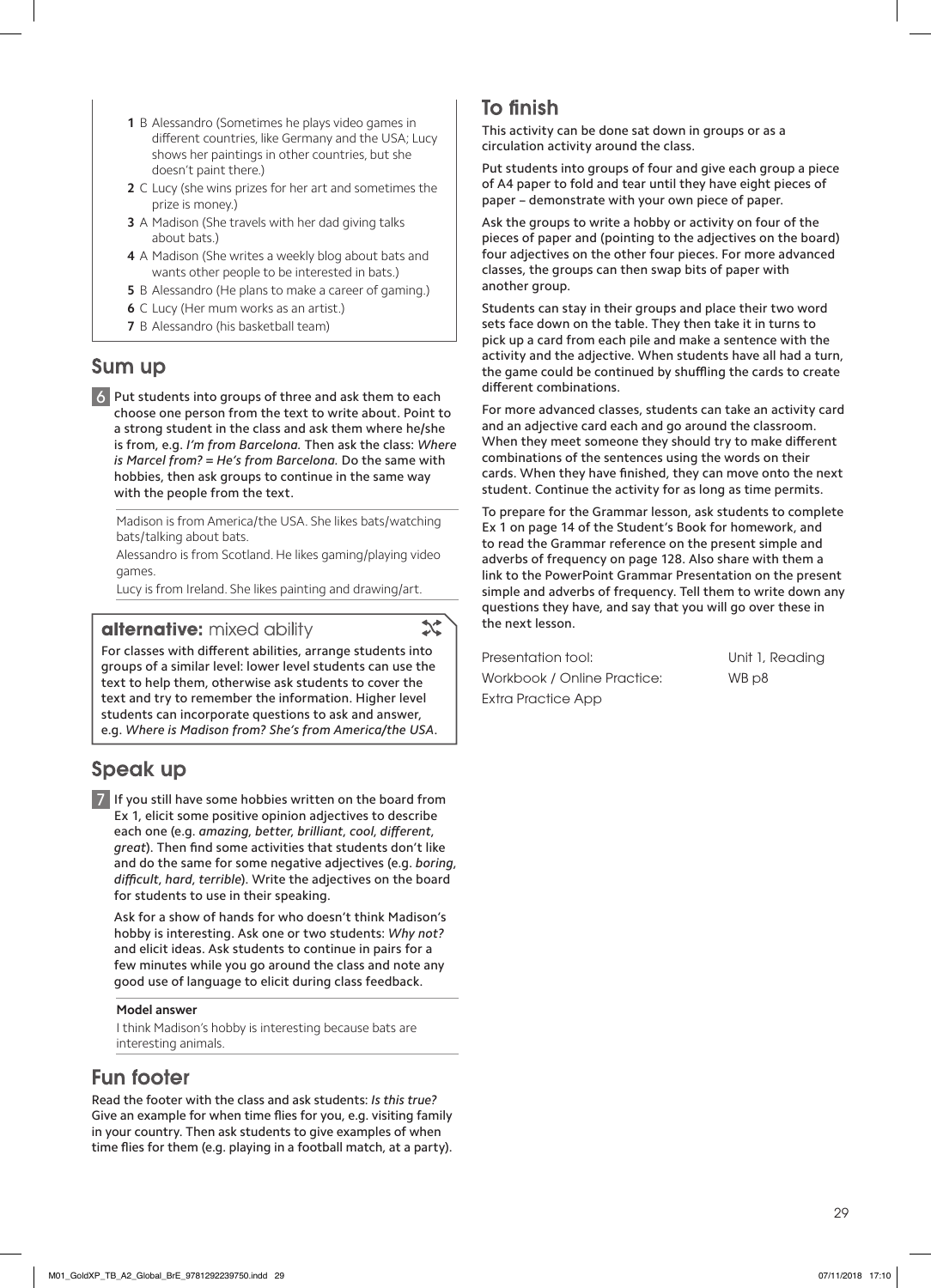# GRAMMAR SB p14

## To start

Tell students a false statement about your weekend, e.g. *On Saturdays, I get up at 8 o'clock and have curry for breakfast.*  And write this on the board. Ask students if they think that is true or false, then erase the false part from the board. Then say a true statement, e.g. *On Sundays, I take my dog for walk.*  Ask again if students think it's true or false. Ask a strong student to say a true or false sentence about their weekend for the class to guess if it's true or false.

Ask the class to write down two sentences each about their weekends and then work in pairs to guess if their partner's sentences are true or false. Then elicit some sentences and write any good examples on the board.

### **alternative**

 $\ddot{\mathbf{t}}$ 

You may want to download the Grammar Presentation for this lesson from the Teacher Resources area of the Pearson English Portal. This presentation has been created specifically for this lesson and is fully editable for teachers.

## explore **grammar** → SB p128 A

 $\blacksquare$  If you used the flipped classroom approach at the end of the last lesson, elicit answers to the exercise and go over any questions students have from the Grammar reference section or from the PowerPoint grammar presentation if you used it.

If you didn't use the flipped classroom approach, go through example sentences 1 and 2 with the class. Read sentence 1 to the class and ask them: *Do I always have two brothers or sometimes?* (Yes, always)

 Next ask students to look at sentence 2 *Dan usually goes to bed at 9 p.m*. Ask *Does Dan go to bed at 9 p.m. only on Mondays and Tuesdays?* (No) Now read grammar rules A and B with the class and ask them to match them to the sentences or do it as a class. Ask a few students: *Tell me something that is always true for you* and elicit some ideas, making sure that they are giving examples of permanent situations, not routines, e.g. *I live in an apartment.* Write one of the examples on the board and ask the class how to change it into a question (add *do*/ *does*). Write the question on the board, then follow the same process with the negative form.

 Draw the adverbs of frequency line on the board as it is shown in the Student's Book. Make the line as long as you can. Ask a student to read out all the words below the line in the book and write them along the line on the board. Elicit from the class something we do every day, e.g. *clean our teeth*. Write *I brush my teeth.* above *always* on the line, then elicit from the class where we write *always* (before the verb). Draw students' attention to E in the grammar box and ask a student to read. Continue by eliciting something they *never* do and write this above 0% on the line, e.g. *I never drive a car*. Next tell students something you *sometimes* do, e.g. *I sometimes eat in a restaurant.* Elicit examples from students for the other adverbs of frequency on the line and write them on the board in the correct place.

**1** A **2** B

## **watch out** for

Some students will forget to add the final -s for the third person singular *he*/*she*/*it*, e.g. *He plays tennis every day.* Monitor and correct this.

#### **extra**

Put students into groups of three and ask them to take turns to challenge each other to say sentences using the adverbs of frequency on the board. Students get one point for saying the sentence correctly and another point if they can correct another student's incorrect sentence. Demonstrate with a strong group and invite a student to pick an adverb of frequency:

Student A: Make a sentence with *not usually*.

- Teacher: *I not usually go swimming on a school day*. Is that correct?
- Student C: No, that's wrong. It's *I don't usually go swimming on a school day.*

2 0  $\bullet$  1.1 Ask students to read the questions and underline the important words: *Do you have a lot of free time? Who do you oft en spend your free time with? What do you do in your free time?* Ask students to look at A–C and elicit for each one what kind of things they might hear. (A the speaker has a lot of time/doesn't have a lot of free time; B people – some names; C activities, hobbies). Give students time to watch or listen, then elicit answers.

 $\overline{C}$ 

3 0  $\bullet$  1.2 Ask students to listen (or watch) a second time and complete the sentences with the words they hear. With weaker classes, pause the recording after each speaker to give students a chance to write the answer.

**1** play, have **2** watch, take **3** dance **4** go, play **5** play, do **6** sing, play

 $\blacktriangle$  Less able students can do this activity in pairs, otherwise ask students to complete the paragraph on their own.

**1** play **2** love **3** doesn't like **4** goes **5** spend **6** doesn't come **7** stays **8** watch

### **extra:** fast finishers

Ask fast finishers to look at questions 6 and 7 again and add a suitable adverb of frequency before the verb (e.g. 6 usually (never is more complicated); 7 always/ usually).

5 Ask for a volunteer to draw a kite on the board to check students' understanding of 'kite' or point out the picture at the bottom of the page. If necessary, remind students where the frequency adverb comes in the sentence (before the main verb). Students do this activity alone or in pairs. Tell them to refer to the explore grammar box if they get stuck. Go around the class, monitoring and providing help where needed, then check the answers as a class.

1 Where do you usually fly your kite?

- **2** When do you usually do it?
- **3** Do you often fly kites with friends?
- **4** Do you sometimes enter competitions?
- **5** Do you always practise a lot before a competition?

 $\left(\mathbb{T}\right)$ 

 $\blacksquare^+$ 

 $\equiv \hat{X}$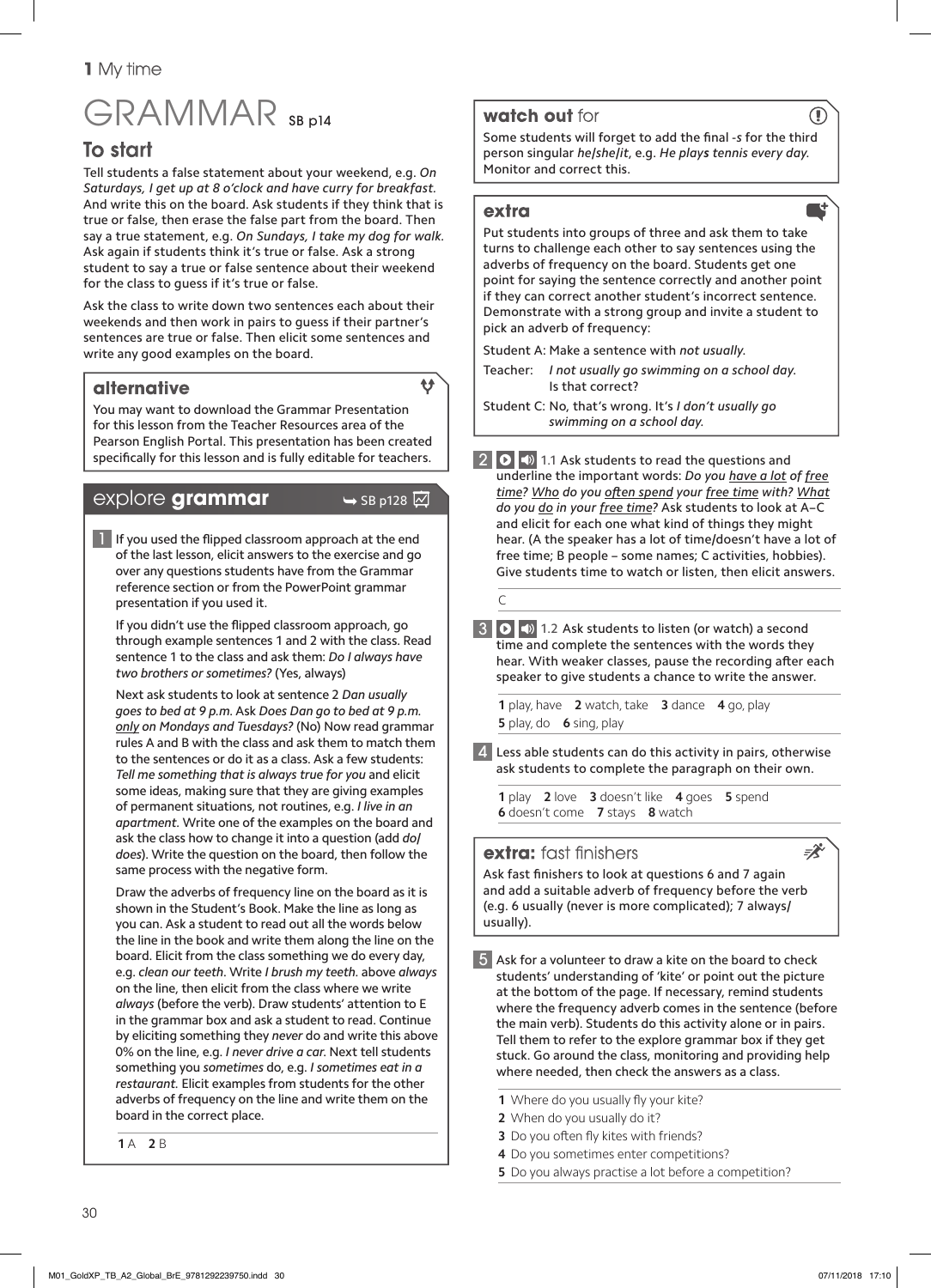# Speak up

6 Allow students 2–3 minutes to talk, then elicit ideas from pairs. Ask students to tell you one thing their partner does at the weekend. Check students are using the third person auxiliary *does* correctly and correct where necessary.

#### **Possible answers**

I always watch TV with my big brother. I usually go to the shops with my friends, but I never buy anything. I sometimes go swimming on Sundays.

### **alternative:** mixed ability

 $\mathcal{L}$ 

Put students of similar abilities together. Ask students at a higher level to also incorporate the question form and negative form into their conversations and use the full range of adverbs of frequency from the grammar box.

## Fun footer

Ask students if they know how fast cars drive on the road (up to around 110km/h) to give them an idea of the speed of 193 km/h.

### **extra**

If your students have access to the internet in class, ask them to find three interesting facts to share with the rest of the class. Two should be true and one should be false. Put students into two teams for this activity and split each team up into three to find a fact each. Elicit words students can put into the search engine to find interesting facts, (e.g. interesting science/nature/teen fact). Give teams four minutes for this part of the activity. Monitor groups closely and provide help where needed, then come together as a class. Teams take turns to read out their facts for the other team to guess which two are true and which one is false.

## To finish

Ask students to look at the interview in Ex 5 again. Put students into pairs and ask them to tell each other their favourite hobby. They then take turns to interview each other using the questions from Ex 5. Point out that a student might answer 'no' to question 4 so in that case, their partner won't need to ask question 5.

To prepare for the Vocabulary lesson, you might like to tell students that they can bring objects or photos related to their hobby into class to show the other students during the Speak up activity.

| Presentation tool:                      | Unit 1, Grammar |
|-----------------------------------------|-----------------|
| Workbook / Online Practice:             | WB p9           |
| Grammar Reference and Practice:         | SB pp128-129    |
| Audioscript:                            | SB p151         |
| <b>PowerPoint Grammar Presentation:</b> | Unit 1, Grammar |
| Extra Practice App                      |                 |

# VOCABULARY SB p15

free time

## To start

Elicit the seven adverbs of frequency from the Grammar lesson and write them in a list on the board. Ask students to work in pairs to find one thing they do for each of these words. Demonstrate with a strong pair, e.g. *always* – Student A: *I always have a shower in the morning.* Student B: *Me too.* Elicit: *We both always have a shower in the morning.* Ask students to continue in their pairs for each of the adverbs. At the end of the activity, elicit some ideas from the class.

**1** Direct students' attention to the picture and elicit what they can see. Put students into pairs to match the verbs to the people. Tell them to match the ones they are sure about first, then guess any which are left. You could suggest that students write the verbs into the picture to help them in the listening activity in Ex 2. Elicit answers around the class.

**A** paint **B** fish **C** read **D** camp **E** dance **F** bake **G** draw **H** sing

 $2$   $\blacktriangleleft$  1.3 Tell students to listen to six of the people in the picture talking. Remind them to listen out for the words from Ex 1 to help them choose the right person. Tell them to write the correct letter next to each name. Play the recording twice, then check answers around the class.

**1** D **2** C **3** G **4** F **5** H **6** B

## explore **language**

Read through the explore language box with the class. Ask students to find another verb from Ex 1 where they need to remove the silent -*e* at the end of the verb (*dance* – *dancing*).

Ask students to complete the activity on their own, then check their answers with a partner. If they have any answers which are different, they should look at the question again and try to decide together which answer is correct.

**1** drawing **2** dancing **3** painting **4** singing **5** baking

4 Students can complete this activity in pairs or individually. Check answers with the class. Elicit the third person singular form for *watch* (*watches*) and elicit an example from the students. Ask which other verb in Ex 4 has the same third person ending (-*es*) (*go – goes*).

listen: to the radio watch: cartoons, YouTube videos play: cards, the guitar, video games go: on a sleepover, to the cinema collect: comics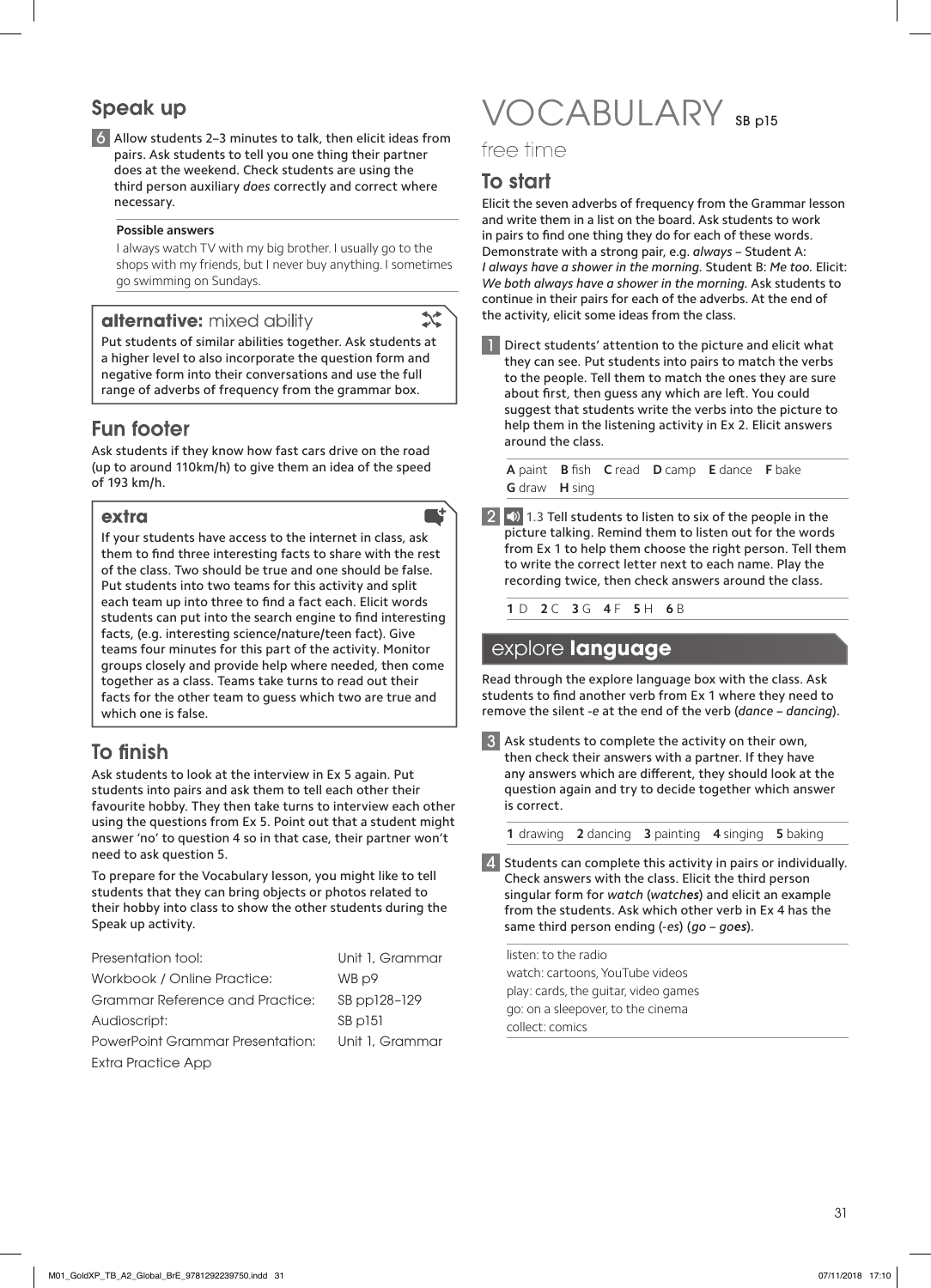#### VOCABULARY (Continued)

**extra:** fast finishers

 $\equiv \chi^2$ 

**ext** 

Ask fast finishers to add more words and phrases to each verb, e.g.

listen: to the birds, to someone singing, to music watch: TV, a film play: tennis, cricket, football go: hiking, to the park, shopping collect: stamps, shells, football cards

### **exam** task: **multiple-choice cloze**

 $\overline{5}$   $\overline{e}$  Ask a student to read the heading of the text to the class. Ask the class: *Do you have a pet? Do you think pets can have hobbies?* Tell students to quickly read the text and find some of the hobby words mentioned (football, cartoons, dancing, music, guitar).

 Students read the text again and choose the correct word. Tell students to use the verb phrases from Ex 4 to help them if necessary. Allow students to check and correct their answers in pairs, then elicit answers around the class.

**1** B **2** B **3** C **4** A **5** C **6** B

### **extra**

Ask students to work in the same pairs to underline the words in the text that helped them find each answer (1 football, 2 cartoons, 3 coloured things, 4 to music, 5 the quitar, 6 then Pippin). When they have finished, elicit answers around the class and ask students to say why each answer is correct, e.g. in 2 we watch cartoons. Follow up by asking them why the other two options were incorrect (we can't *play* them or *collect* them). It's a good idea to get students used to analysing their answers for multiple choice questions in this way as this will help them check their answers are correct in the exam.

# Speak up

6 This activity would also work well in large groups. Give an example by telling students about your favourite hobby, e.g. *I go surfing in the summer time. I usually go at the weekend. I enjoy it because it's fun and exciting. It's healthy, too.* Ask a couple of strong students about their hobby, then ask groups to continue in the same way. Move around the class and help with any difficulties. Make a note of any good or interesting use of language to elicit or discuss at the end of the activity. After a few minutes, elicit ideas. Ask the class: *Who has the most unusual hobby? Who has the most interesting hobby?*

#### **extra**

Draw students' attention back to the picture in Ex 1. Tell them to repeat the Speak up activity, but this time talking about the people in the picture. If students can't remember the information from the recording, they can make it up. For example, *Matt likes going camping. He goes camping at the weekend and he enjoys it because he loves sleeping under the stars.*

Alternatively, tell students to think of a hobby or freetime activity. Then tell them to work in pairs and ask each other questions to find out what their hobby is without saying what it is. Demonstrate with a student, e.g. *Do you do it outside? (Yes.) Do you play it? (Yes.) Do you play it on your own? (No.) Is it a game? (Yes.) Do you play it on grass? (Yes.) Is it football? Yes!*

Put students into pairs to continue the activity and tell them to have one turn each at guessing.

#### **Possible answer**

**Student A:** Do you do it outside? **Student B:** No, you don't. **Student A:** Do you do this hobby alone? **Student B:** Yes – usually. **Student A:** Do you do it in a kitchen? **Student B:** Yes **Student A: Is it cooking? Student B:** Yes!

## To finish

Play an elimination game with the class. Write the verbs from Ex 4 on the board: *listen*, *play*, *go, watch* and *collect*. Students take it in turns to nominate another student to say a phrase using one of the verbs. Explain that if a student hesitates for too long, makes a mistake or can't think of a phrase, they are out and should sit down. Demonstrate with a few students first until someone is out so that they understand the rules before they begin the game: ask a student to choose a verb from the board, for example *watch*. Say: *watch a TV programme,* then quickly choose another student and say *Maria: collect*. Wait for them to answer, then invite them to choose another student. Start the game when you are happy everyone understands what to do and continue for as long as time permits or until there is a winner.

To prepare for the grammar focus in the Listening lesson, ask students to complete Exs 5 and 6 on page 16 of the Student's Book for homework, and to read the Grammar reference on *much*/*many* on page 128.

Also share the PowerPoint Grammar Presentation on *much*/ *many* with them. Tell them to write down any questions they have and say that you will go over these in the next lesson.

| Presentation tool:          | Unit 1, Vocabulary |
|-----------------------------|--------------------|
| Workbook / Online Practice: | WB p10             |
| Photocopiable activity:     | 1A. 1B             |
| Extend vocabulary:          | SB p146            |
| Audioscript:                | $SB$ $p151$        |
| Extra Practice App          |                    |

32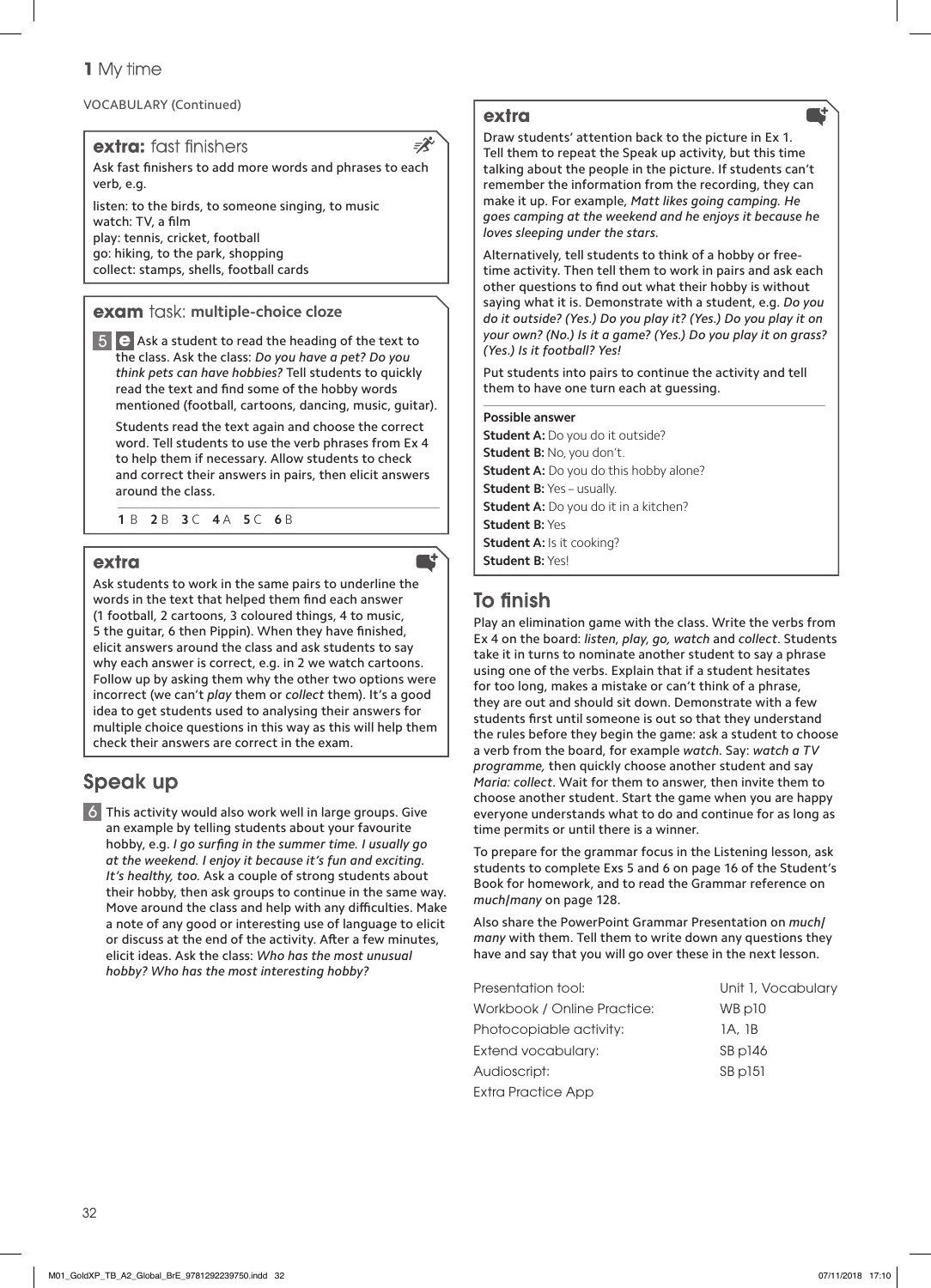# LISTENING SB p16

## To start

Write the following on the board:

*Anna, aged 40, likes being at home Stephan, aged 20, lives in the mountains Daniel, aged 70, likes being outdoors*

Put students into pairs and give them two to three minutes to decide the best hobby for each person. Encourage them to give reasons for their answers. Elicit ideas from the class. Which was the most popular choice for each person?

Explain to students that the aim of this lesson is to complete a notes completion exam-like task.

## Power up

**1** Draw students' attention to the photos and elicit what they can see in each one (fishing, cooking, riding a bike, singing). Read the text with the class, then ask students which activity they think is the best one for Lizzie. Encourage them to give reasons for their answers. When everyone has agreed on an answer, look at the other photos and ask students to say why each activity *isn't* good for Lizzie.

#### **Suggested answer**

Cooking is good for Lizzie because she loves food and she likes learning new things. Fishing isn't good because she loves all animals. Riding a bike isn't good because she isn't sporty and the last activity is no good because she can't sing.

## Listen up

 $2$   $\Box$  1.4 Read the instruction with the class, then play the recording. Elicit the answer from the class.

cooking

## **exam** tip

Read through the exam tip with the class. Look at the second question and ask students what the important words are here (*price*, *day*). Ask students what kind of words students might hear for price (a number). Ask for volunteers to come up to the board and write the symbols for pounds  $(E)$ , dollars  $(\xi)$ and euros (€). Ask students why *day* is also an important word (because Lizzie might mention another price for a different length of time but that is not the correct answer).

Put students into pairs and ask them to look at questions 1 and 3 to 6 in the same way as they did with question 2. When they have finished, elicit answers around the class.

**1** a day of the week

- **2** an amount of money (e.g. £20)
- **3** the name of a place/street
- **4** a name
- **5** a phone number
- **6** a time

#### **exam** task: **gap-fill**

In the Cambridge A2 Key for School exam the first question in the listening gap-fill task is always an example. The equivalent task in this unit does not give an example as the teacher is present to guide the learners. The context sentence and question are read out on the recording in the exam.

4 **e**  $\bullet$  1.5 Ask students to listen again and complete the gaps in the table. Get students used to working alone and in silence for exam-like tasks, as they would in the exam.

**1** Sunday

- **2** £32 (It's £32 for the whole day.)
- **3** bank (It's on Station Street, near the bank.)
- **4** Bailey (It's B–A–I–L–E–Y.)
- **5** 01455 673 889 (The phone number's 01455 673 889.)
- **6** 5 o'clock (The café closes at 5 o'clock and it's half past four now.)

#### **alternative**

You may want to download the Grammar Presentation for this lesson from the Teacher Resources area of the Pearson English Portal. This presentation has been created specifically for this lesson and is fully editable for teachers.

## $\exp$ lore **grammar**  $\rightarrow$  SB p128  $\overline{\varnothing}$

 $f$ 

5 If you used the flipped classroom approach at the end of the last lesson, elicit any questions students might have from the Grammar reference section or from the PowerPoint presentation, if you used it, then elicit the answers to Exs 5 and 6.

If you didn't use the flipped classroom approach at the end of the Vocabulary lesson, go over the grammar now with the class:

Ask students to read through the explore grammar box and the Grammar reference on page 128 of the Student's Book, then read through the instruction in Ex 5 as a class. Ask students to complete the explore grammar box alone then check answers with a partner (weaker students can do the exercise in pairs). Check answers as a class and answer any questions students might have.

To check students' understanding, ask students around the class to add a word to the list in A or B and say if their word is countable or uncountable.

many: books, hobbies, people much: fun, music, time

## **watch out** for

We use (*how*) *much*/*many* in questions and negative sentences, but not in positive sentences. In positive sentences we use *a lot of*: *I have a lot of homework* not *I have much homework*.

 $\mathbf{I}$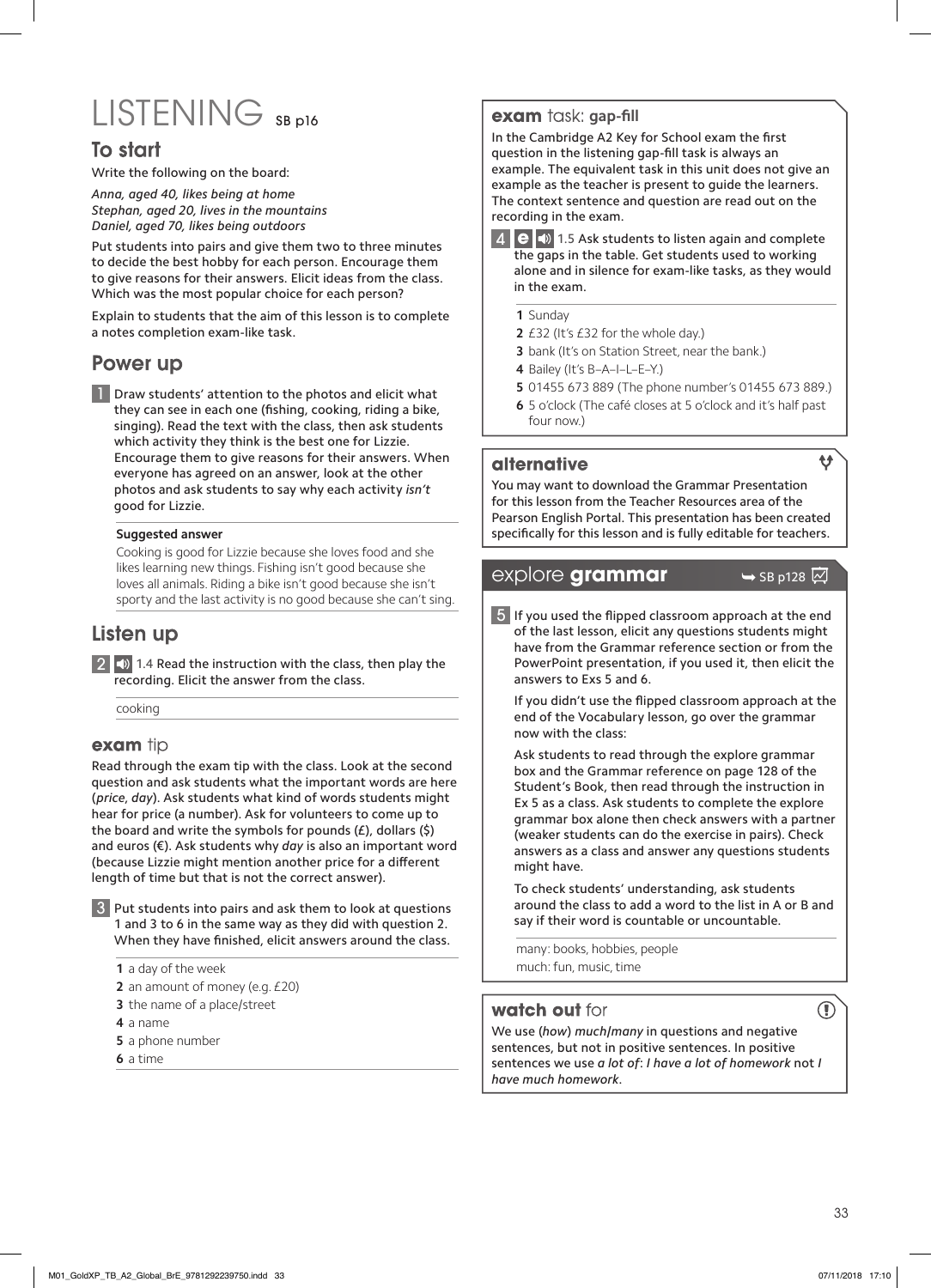#### LISTENING (Continued)

6 For weaker classes, go through the sentences first and elicit whether each one is countable or uncountable  $(2, 3, 6 =$  countable; 1, 4, 5 = uncountable). Ask students which word we use with uncountable nouns (*much*) and which with countable (*many*). Students complete the task on their own then check their answers with a partner.

**1** much **2** many **3** many **4** much **5** much **6** many

## Speak up

7 Read through the questions with the class, then ask pairs to discuss.

#### **Possible answers**

- **1** I usually help my dad cook dinner at the weekend.
- **2** Every morning before school I take the rubbish out and I help with the dishwasher. I guess I don't spend that much time helping my parents but they know I have a lot of homework in the evenings.

## **To finish**

Have a sentence auction with the class. Tell the class that you have some sentences to sell. Some are grammatically correct and some are incorrect. Put students into teams and give each team €100. You could write each team's balance on the board. Read each sentence to the class and the teams must decide if they are correct or incorrect, because they should only bid (offer you money) for sentences that are correct. For those that they decide they want, they should make a bid (e.g. *We would like to pay you €30 for that sentence.*). The team which offers the most gets to keep the sentence. Tell students to be careful because if they bid too much for one sentence, then they won't have enough money for the other sentences. And most importantly, if they bid on a sentence that is grammatically incorrect, it is worth nothing. The team with the most money in sentences at the end of the auction will win.

Read the sentences and start the bidding – you can either write the sentences on the board with the team's name when they win one, or write them on a piece of paper and give the sentence to the winning team.

Use these sentences and add more of your own:

*How many homework have you got this week?* (should be *how much*)

We don't have many spare time in the evenings after school. (*many* should be *much*)

*Does the leisure centre have much activities to do?* (*much*  should be *many*)

*How much chips do you want for dinner?* (*much* should be *many*)

If you want, you could also assign your own value to each correct sentence (the incorrect sentences are still worth nothing), and the students find out the sentence's value only once they have successfully bid for it. This way, the students will sometimes under-offer and make money, and sometimes over-offer and effectively lose money. This will add an element of risk to their bidding every time they play, heightening the competition between teams.

| Presentation tool:               | Unit 1, Listening |
|----------------------------------|-------------------|
| Workbook / Online Practice:      | WB p11            |
| Grammar Reference and Practice:  | SB pp128-129      |
| Audioscript:                     | $SB$ $p151$       |
| PowerPoint Grammar Presentation: | Unit 1, Grammar   |
| Extra Practice App               |                   |

# SPEAKING SB p17

## To start

Put students into pairs and write these free time activity anagrams from the Vocabulary and Listening lessons on the board. Students race to be the first pair to solve the anagrams: *wimsimng* (swimming), *cnokoig* (cooking), *nishfig* (fishing), *tpgainin* (painting), *ciandng* (dancing).

## Power up

**1** Ask students to discuss the question in pairs. Tell students to say what they do in their free time during the week and at weekends. Elicit ideas from the class.

## Speak up

 $2$   $\blacktriangleleft$  1.6 Draw students' attention to the pictures on the board game and ask students what they can see. Elicit what activities the pictures show (playing video games, listening to music, painting, going to the cinema, playing sports, cooking, taking photos, reading, shopping). Tell students they are going to listen to two people talking about the first two pictures (playing video games and listening to music).

 For stronger classes, ask students to try to complete the conversation in pairs before listening, then listen to check individually. Check answers around the class.

**1** playing **2** love playing **3** listening to music **4** do **5** like **6** singing

#### **skill** tip

Free time is one of the Cambridge A2 Key for Schools Speaking exam topics, so although there isn't a speaking exam-like task in this section, the topic focus will help them in preparing for the exam.

#### useful **language**

For less able classes, go through the useful language in the box and elicit a sentence for each prompt. Do this before completing Ex 3. Write these on the board to help students with Ex 3.

**3** Before students start, elicit the word we use to say that two people like the same activities (both): *We both like …* and write this on the board.

## Speaking extra

4 Demonstrate with the class. Tell the students, for example: *The three things I like doing are reading books* (true), *going shopping for clothes* (false) *and cooking for my family* (true). Tell students to ask you questions to find out which one isn't true. To help them you could hesitate more when answering about your false activity or say things which are clearly wrong, e.g. *I buy clothes every day.*

 Ask students to work in their pairs in the same way. To shorten the activity, or for stronger classes, tell students they can only ask their partner six questions before making their guess.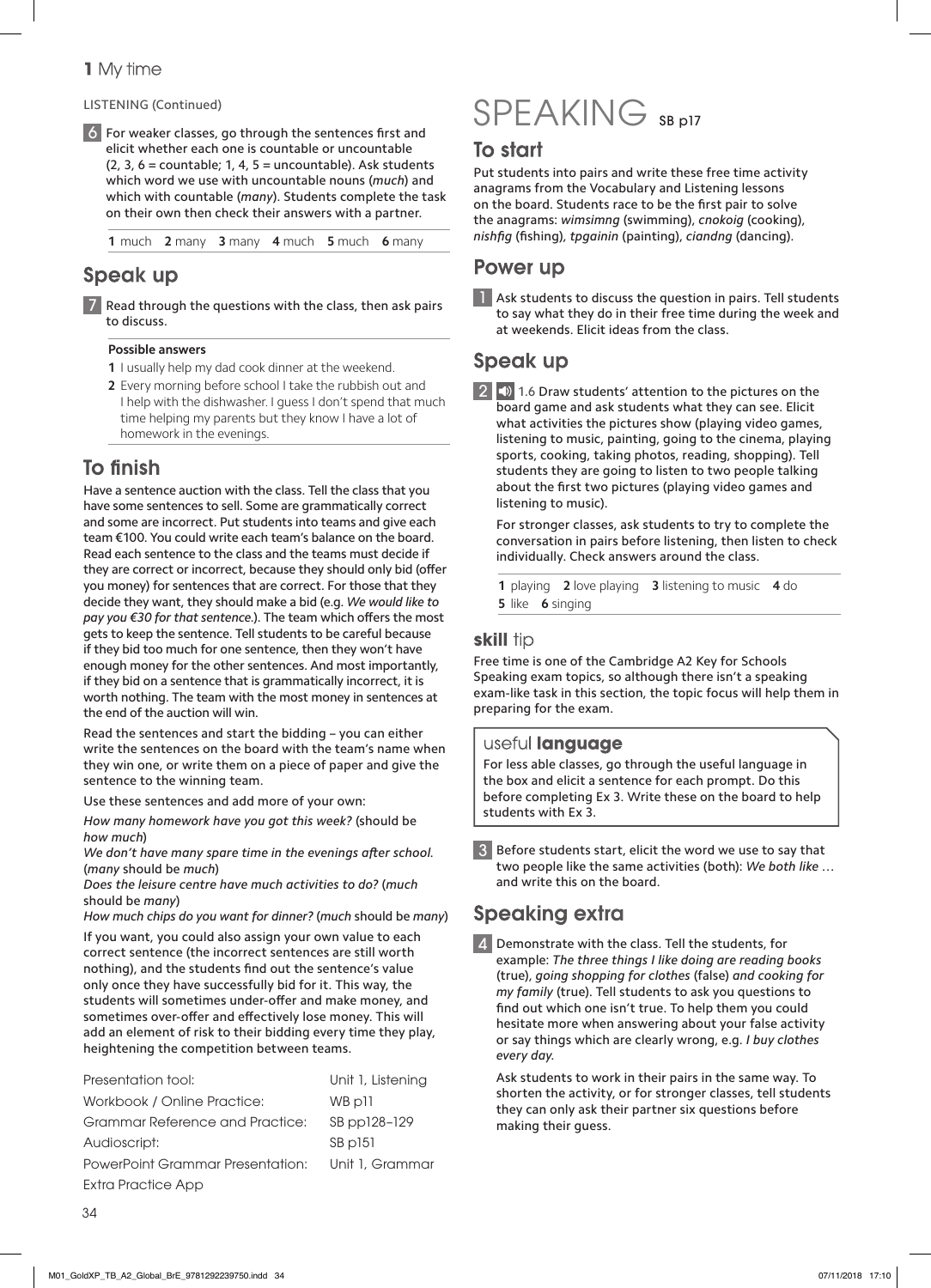#### **Model answer**

- **A:** The three things I like doing are singing, playing video games and fishing.
- **B:** Where do you sing?
- **A:** I sing after school with the school choir.
- **B:** What video games do you like?
- **A:** Er, I like games where you can build a house and put your own furniture in.
- **B:** What do you catch when you go fishing?
- **A:** We usually catch small fish and we eat them for our tea.
- **B:** What songs do you sing?
- **A:** We sing lots of different songs.
- **B:** How much time do you spend playing video games?
- **A:** Not very much time. Maybe one or two hours a week.
- **B:** How often do you go fishing?
- **A:** Every Sunday with my dad.
- **B:** I think playing video games is false.
- **A:** Yes, that's right!

#### **game** on

Put students into pairs and check that each pair has access to a coin. If not, provide coins for the students to play with. Before they start, go through each of the nine topics on the board confirming what they are, e.g. *the first topic is computer*/*video games*. For weaker classes, elicit some question types that students can ask: *When*/ *How often do you … ? Do you like … ? How much money do you spend on … ?* Refer students to the language in the useful language box and ask them to try to use the language in their answers. Go through the instructions on how to use the coin and demonstrate one turn if you think it is required.

## Fun footer

Read through the fun footer with the class. Tell students something you would like to take time out from, e.g. *I would like to take time out from teaching next year to go travelling*, then brainstorm with the class some other things you can take time out from and write these on the board. Ask students to tell their partner something they would like to take time out from.

## To finish

Write some activity prompts from the unit on the board, e.g. *cooking*, *taking photos*, *painting*, *playing video games*, *singing*, *dancing, reading*. Put students into pairs and ask them to refer to the useful language box. Students take it in turns to choose an activity from the board for their partner and their partner has to make a sentence using one of the prompts from the box. Students get one point for each correct sentence but if the sentence is wrong, their partner can correct it and take their point. Give students five minutes to complete the activity, then find out who got the most points in the class.

| Presentation tool:          | Unit 1, Speaking |
|-----------------------------|------------------|
| Workbook / Online Practice: | WB p12           |
| Audioscript:                | SB p151          |

# WRITING SB pp18-19

## To start

Tell students to think about their hobbies and interests. Put students into small groups and ask them to talk about whether they know other people with the same hobbies. Ask or write on the board: *Do you do your hobby/hobbies with other people? Do you talk to other people online about your hobby? How can you meet people with the same hobby?* Elicit some ideas from the class.

## Power up

Elicit from the class if they can do hobbies and activities at school in the afternoon or evenings. Elicit or teach *club* then discuss the questions as a class.

#### **Model answer**

There are lots of clubs at my school, like painting, gardening and even cooking. I go to football club on Tuesdays and Thursdays.

## Plan on

For less able students, elicit the activity in each photo first. Then put students into pairs and give them one minute to match the photos to the notices at the bottom of the page. Tell them they don't have to read all the words but to quickly find and underline the words that give them the answer.

**A** 3 **B** 4 **C** 2 **D** 1

 $3$   $\blacktriangleleft$  1.7 Tell students they are going to listen and match each person to a club. Go through each notice with the class and elicit words they might hear that will help them find the answer, e.g. 1 *dancing*, *dance centre*, *music*; 2 *music*, *write songs*, *song writing club*, *musical instruments*; 3 *take photos*, *camera*; 4 *table tennis*. Ask students why they have to be careful with *music* (because *music* is in 1 and 2). Doing this kind of preparation pre-listening is good practice for Parts 2, 3 and 4 of the Listening exam.

Play the recording, then check the answers around the class.

**1** camera club **2** song-writing club **3** dance club **4** table tennis club

- $\blacktriangleleft$  Ask students to do this activity individually, then check answers with their partner. If they have different answers, they should look at the question again together and try to find out which answer is correct. Elicit answers from pairs around the class.
	- **1** at Top Moves Dance Centre
	- **2** Wednesdays
	- **3** 6 p.m.
	- **4** No, it's for 12–16-year-olds.
	- **5** Yes beginners welcome
	- **6** £2 per week
	- **7** Yes 'You are welcome to bring your own musical instruments!'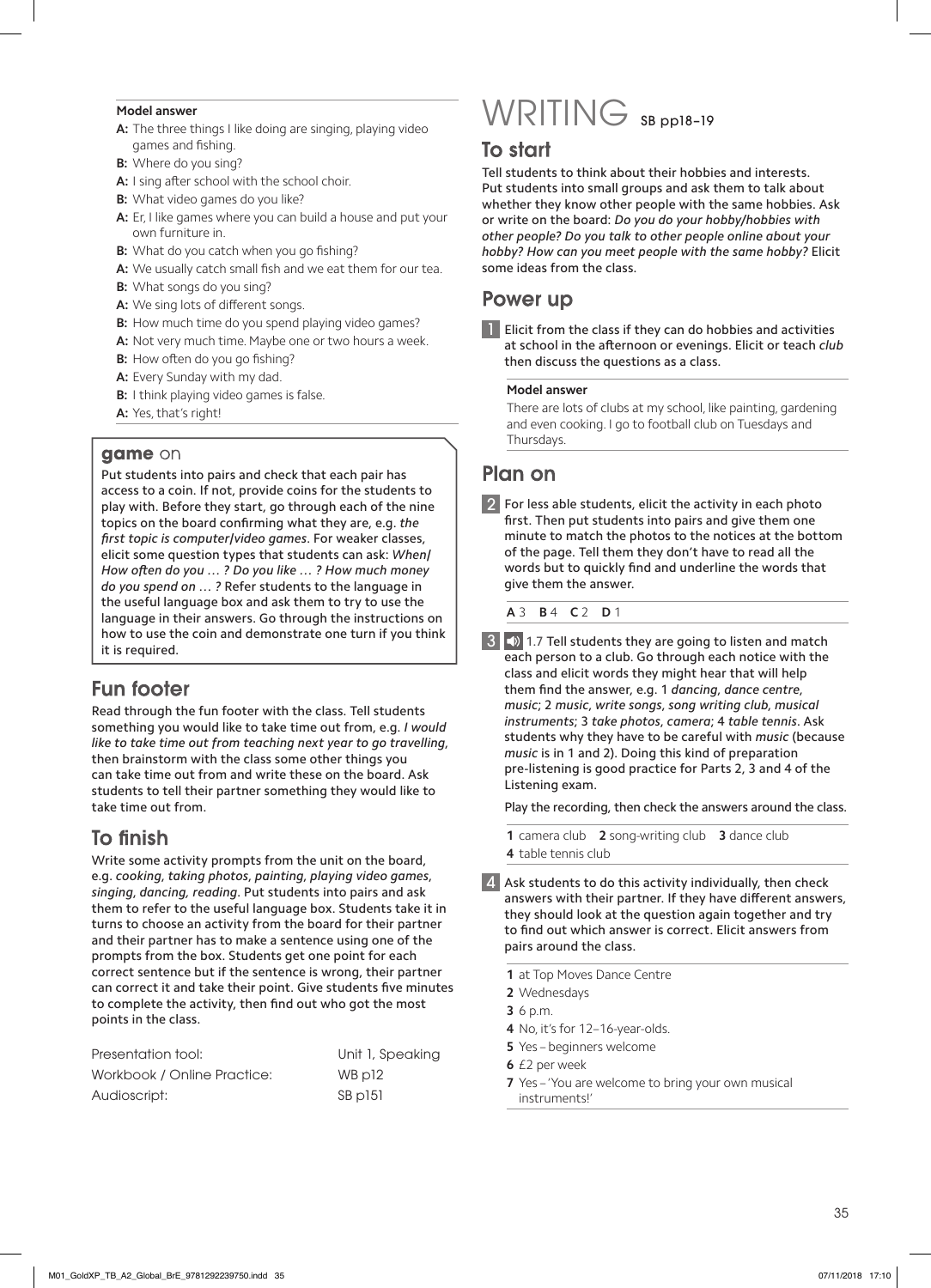#### WRITING (Continued)

5 Go through the options with the class and underline the important words (A likes writing songs; B Noah's song-writing club; C invite Noah). Get students into the habit of doing this with multiple-choice questions as this is a valuable tool in the exam. Students do the task individually, then check answers as a class.

#### C

6 For weaker classes, you might prefer to do this task together. Alternatively, go through each item first and ask what kind of words they need for each one, e.g. 1 a number and a symbol ( $E$ ,  $\zeta$  or  $\varepsilon$ ).

**A** Y **B** N **C** Y **D** Y **E** N **F** N **G** Y

7 When students have found the answers, elicit other ways of starting and ending an email to a friend (*Hello*; *See you soon*; *Bye*).

with 'Hi Noah' and 'I hope you can come'.

8 Look at the email with the class. Students might notice the problem straight away. If not, ask them to compare it with the email in Ex 5. Elicit or teach *capital letter*, *full stop*, *question mark* and *comma* using the email in Ex 5. Write them on the board and get students to label the email in Ex 5 with the names. Explain that these are called 'punctuation'.

It has no punctuation.

## explore **language**

Write a couple of sentences/questions without punctuation on the board for the class to correct, e.g*. what time does alison have basketball practice* Elicit the names of each punctuation point and write these on the board with the sentences. Read through the explore language box with the class, then ask students to write a sentence or question without punctuation and swap with another pair for them to correct.

9 Ask students to do this activity in pairs using the email in Ex 5 to help them. Check the answers by correcting the punctuation on the IWB if you have one.

Hi Zack,

Do you want to go to camera club with me? It's every Tuesday in the park. It starts at 4.30 p.m. and it finishes at 6 p.m. You bring your own camera. What do you think? Milly

## Write on

10 Elicit some clubs around the class and ask students to complete the table on their own before comparing their table with a partner. Go around the class and offer help with capital letters and writing the time and cost correctly.

Students' own answers.

### **skill** tip

Read through the advice with the students. Write the two bullet points on the board and ask students for an example for each, e.g. painting club, 4.00 p.m., Monday, in the school café.

#### **exam** task: **email (invitation)**  $\rightarrow$  SB p149

The rubric for this task in the Cambridge A2 Key for Schools exam is slightly different. The three points given in the skill tip would also appear as three bullet points rather than two.

11 **e** Students can write their email in class or for homework. If you give them time in class, go around the class and offer help with any difficulties students might be having.

#### **Model answer**

Hi Jake,

Do you want to go to cooking club with me? It's every Monday in the school café. It starts at 3.30 p.m. and it finishes at 4.30 p.m. You bring your own food. What do you think?

Lilly

# Improve it

12 Students can swap emails and check their partner's work for the points in the Student's Book.

## Fun footer

Read the fun footer with the class. Tell students that this doesn't have to be about a hobby – it can be, for example, helping someone else, relaxing or even doing nothing! Students can stay in their pairs from Ex 12 and discuss what they do in their spare time.

#### **Model answer**

I don't have much spare time as I have a lot of studying to do so when I get spare time, I like to just sit on the sofa and watch TV with my family. What do you do in your spare time?

## To finish

Put students into groups of three or four and give each group a piece of A4 paper. Tell groups they are going to make their own notice for an exciting new club at school. Students can first decide which club they want to write about, then write their notice. Go around the class and help out with any difficulties. When students have finished, you can display the notices around the room. Ask students to go around and read the notices, then have a class vote on which club students would most like to try.

| Presentation tool:          | Unit 1, Writing |
|-----------------------------|-----------------|
| Workbook / Online Practice: | WB p13          |
| Photocopiable:<br>1C.       |                 |
| Audioscript:                | $SB$ $p151$     |
| Writing file:               | SB p149         |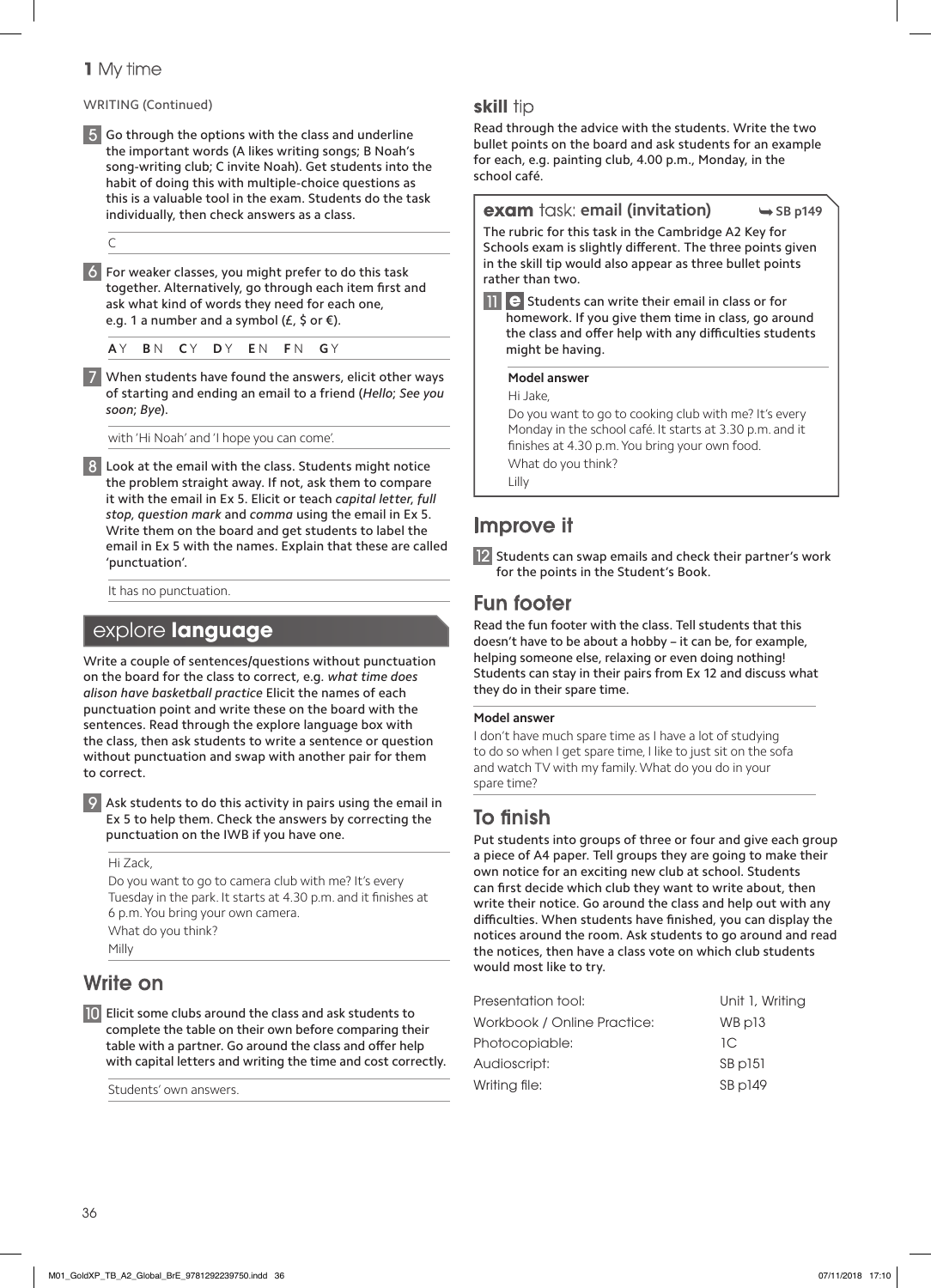# SWITCH ON SB p20

# Magic camp

**1** Read through the activities with the class and check students' understanding. If students don't know any of the activities, ask them to do an internet search for that activity or you could show students a picture from the internet on the IWB. Students have not covered *can* for ability in this level yet, so you could ask students around the class before they start the pair activity: *Which activities can you do?* beginning with a strong student. If students are struggling, quickly review the structure *I can*/*I can't*/*Can you …?* on the board before students attempt the activity.

#### **Model answer**

**A:** I can play the piano and ride a horse. What can you do? **B:** I can ride a bike.

 $2$   $\bullet$  Before students watch the clip, introduce the topic of magic. Draw their attention back to the phrase *do card tricks* in Ex 1. Ask students if they like magic. Ask: *What magic tricks can you think of? Where do magicians learn to do magic?* (at magic school/camp). Tell students they are going to watch a video about some students at magic camp.

Read the instruction with the class, then play the video.

#### **Possible answers**

Classes, visits from celebrity magicians, one-to-one classes with celebrity magicians, practice with friends, performance day – doing magic on stage with other students as the audience.

## **extra:** mixed ability

 $\mathcal{L}$ 

Ask stronger students to extend their answers by adding more information, e.g. 'they have classes every day *but they are fun classes'*. Ask students to share their information with the class.

**3 O** Read through the questions with the class, then play the recording. Allow students to compare their answers with a partner before you check them as a class. Alternatively, allocate different questions to different students and ask them to feed back to their classmates with the answers. You could play the clip again and pause after each answer to elicit it from the class.

**1** every day

- **2** Zach (Ivins)
- **3** performance day doing magic on stage with other students as the audience
- 4 Put students into pairs or small groups to discuss the questions. Before they start, ask them to look back at the useful language box on page 17 and try to include some of the language in their answer.

# **Project**

5 6 Look at options A and B before class, and if you have a preference for which you want your students to do, plan around this. Otherwise allow each group to decide (assuming you have access to enough packs of cards for A). Put students into small groups, perhaps organised by whether they want to do option A or B. Then write the italicized parts of the steps below on the board. For stronger classes allow them to carry out the project in full; for weaker classes, you could break down the project into chunks and add the instructions one at a time.

#### **OPTION A**

- 1 *Choose a magic trick that you would like to learn.*  Allow students to do a bit of research online if they can't think of one. Point out that for Ex 6 they are going to perform their trick for the class, so they should choose a trick which they can do with the things they have in class.
- 2 *Find an online lesson on how to perform your trick.* Students can use videos that are not in English to learn the trick, but remind them that they will have to present their trick in English.
- 3 *Practise doing your trick.*

Explain to the students that they should watch one another and help to get the trick perfect. If possible, allow them until next lesson to practise at home (ensuring they will have access to the required props); if not, give them plenty of time in class to perfect their trick.

4 *Present your trick to the class.*  Allow groups one minute each to present their magic trick. Encourage more than one group member to perform the trick, but don't make all perform if some know that they will give the game away!

#### **OPTION B**

1 *Choose a magic trick or a magician that you would like to research.* Allow students to do a bit of research online if they don't

know any.

2 *Find a website to teach you about your chosen trick/ magician.*

Students can use sources that are not in English to do their research, but remind them that they will have to present their research to the class in English.

- 3 *Create a presentation with your group.* Tell students that they must present for one minute. Encourage groups to have all students take part in the presentation. If you like, you could set the presentation preparation as homework.
- 4 *Present your research to the class.*  If you like, you could allow students to show video of their chosen magic trick being performed, or of their chosen magician doing a routine. This will help the rest of the class to engage with the group's chosen subject.

## Project extension

If you choose to have all students do option B in class, have students do option A for homework and present their trick next lesson.

Alternatively, if many groups did option A in class, have students vote on the best trick, then ask the winning group to teach the rest of the class their trick. Challenge them by telling them that they must use English throughout.

| Presentation tool:     | Unit 1, Switch on |
|------------------------|-------------------|
| Switch on videoscript: | TB p170           |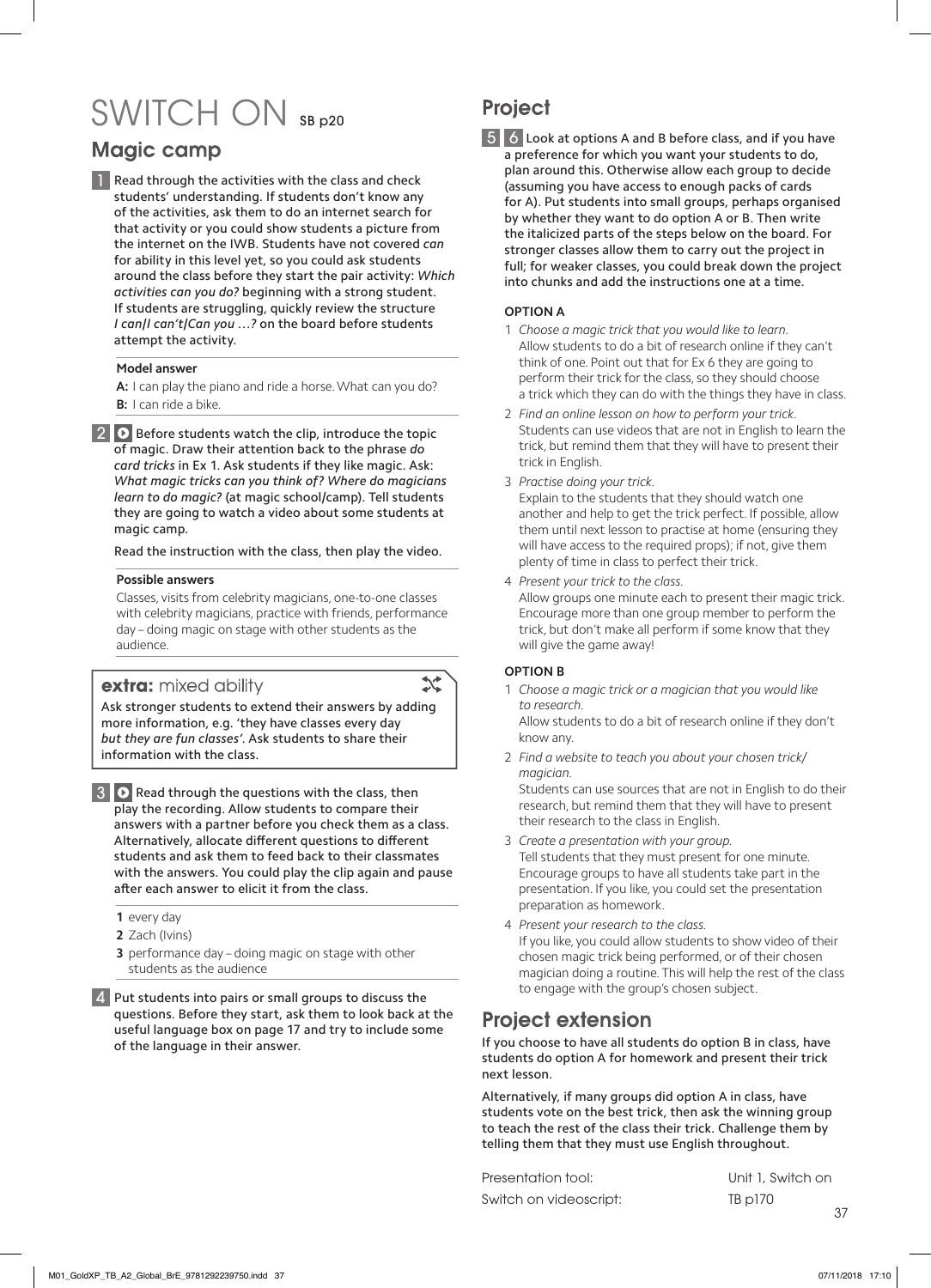# INDEPENDENT LEARNING SB p20

**1** Divide the class into groups of three or four. Encourage the students to look back through their Student's Book to remember what they have studied in this unit. Encourage them to think by themselves for a minute or two before coming together to discuss their opinions.

 When they have had a chance to discuss all three topics, ask each group if they all agreed or if everyone had different opinions.

2 Give students a couple of minutes to look at the questions on their own and encourage them to write notes if it will help. If they aren't sure what to write, encourage them to look back over the unit and find an example of the type of exercise, e.g. for question 1 they could look for an exercise where they worked on their own and an exercise where they worked in a group and compare the two. Give students enough time to go through the questions, then put students into groups as they finish, i.e. so fast finishers are grouped together. Students work in groups to discuss the questions. When everyone has had a chance to discuss the questions, elicit ideas from volunteers.

3 Students remain in their groups for this discussion. During feedback, ask students if it is difficult or easy to decide what kind of student you are. If it's difficult, what *makes it difficult? How can you decide?* Elicit some ideas from the class.

4 Refer students back to their answers in Ex 2 again and ask them to think about the answers that they didn't feel positive about, e.g. 3 *I don't ask when I don't understand something in class*. Put students into small groups and ask them to talk about their ideas in their groups and share with each other one way they can improve. Students then work individually to choose one idea from each skill and write it in their book using *I will …* . For example, *I will ask the teacher when I don't understand something in class*.

 Review students' resolutions in a future lesson to see how they are progressing.

# UNIT CHECK SB pp21–22

This Unit check covers vocabulary and language related to free time and collocations.

#### **extra**

- Put students into pairs or small groups. One student chooses a collocation from the collocations list. They then say one word from the collocation and their partner has to say the whole collocation, e.g. Student A: *guitar*; Student B: *play the guitar*. Students get one point for every collocation they get correct and one point deducted for every one they get wrong. The winner is the student with the most points. Find out at the end of the activity which student had the most points in the class.
- Put students into pairs and tell a student to choose one of the free-time activities in the wordlist. Tell them to imagine they have been doing that activity today and they want to tell their partner about it but they can't use the word for the activity or name any of the equipment they used. Their partner has to guess which free-time activity they are talking about. Allow students 4–5 minutes in pairs, then ask students if there were any activities that weren't guessed and invite students to repeat them for the class to see if someone can guess.

## **Practice**

- **1** 1 listen and watch 2 fish, fishing, shopping, animation (/ænImeIfan/), invitation (/ɪnvɪteɪʃən/) **3** read (/rɪːd/) **2** 1 reading 2 play 3 bake 4 go 5 fishing 6 drawing 3 **1** plays **2** listen **3** makes **4** competition **5** baking **6** camping
	- 4 1.8 **1** painting **2** radio **3** camping **4** invitation **5** collects **6** ugly
	- $\boxed{5}$   $\boxed{9}$  1.9 as above